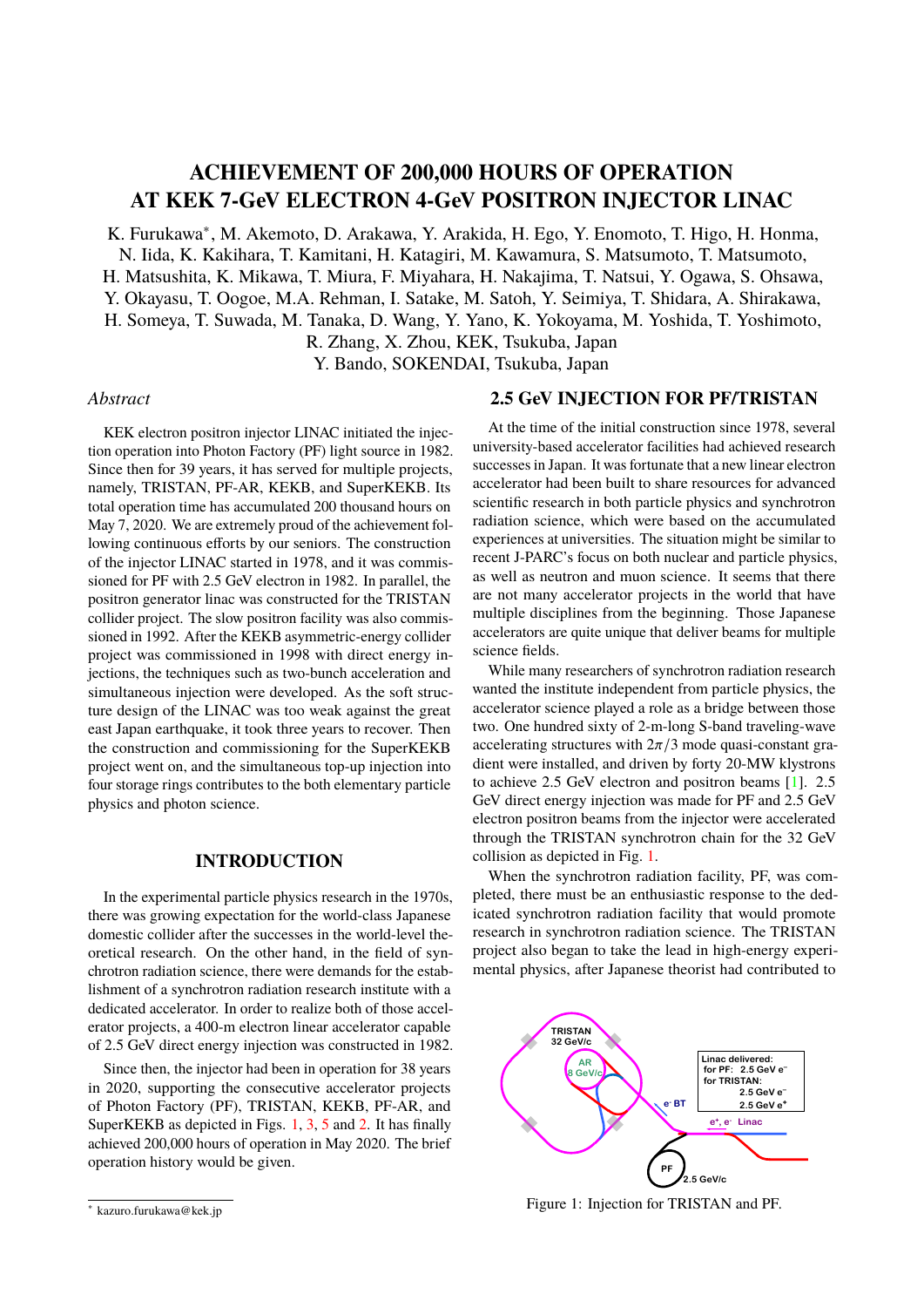<span id="page-1-1"></span>

|                |                         | <b>JFY</b>     | 1970<br>1980 |                            |            |     |  |  |                            | 1990 |  |  |            |  |    |  | 2000 |    |  |                            |  |  |                            | 2010 |  |  |  |              | 2020 |  |              |
|----------------|-------------------------|----------------|--------------|----------------------------|------------|-----|--|--|----------------------------|------|--|--|------------|--|----|--|------|----|--|----------------------------|--|--|----------------------------|------|--|--|--|--------------|------|--|--------------|
| Project        | <b>Injection Energy</b> | Exp. Energy    | 8901         |                            |            | 456 |  |  | 890123                     |      |  |  | 456        |  | -8 |  | 901  | 23 |  | 4567                       |  |  | -8                         |      |  |  |  | 90123456789  |      |  | $\mathbf{0}$ |
| Photon Factory | $2.5$ GeV               | $2.5$ GeV      | Construct.   | <b>Injection Operation</b> |            |     |  |  |                            |      |  |  |            |  |    |  |      |    |  |                            |  |  |                            |      |  |  |  |              |      |  |              |
| TRISTAN        | $2.5$ GeV               | 32 GeV         |              |                            | Construct. |     |  |  | <b>Injection Operation</b> |      |  |  |            |  |    |  |      |    |  |                            |  |  |                            |      |  |  |  |              |      |  |              |
| Slow Positron  | 2.5 GeV - 55 MeV        | $0.1 - 35$ keV |              | Operation                  |            |     |  |  |                            |      |  |  | Operation  |  |    |  |      |    |  |                            |  |  |                            |      |  |  |  |              |      |  |              |
| <b>KEKB</b>    | 8/3.5 GeV               | 8/3.5 GeV      |              |                            |            |     |  |  |                            |      |  |  | Construct. |  |    |  |      |    |  | <b>Injection Operation</b> |  |  |                            |      |  |  |  |              |      |  |              |
| PF-AR          | 2.5 GeV - 6.5 GeV       | $5 - 6.5$ GeV  |              |                            |            |     |  |  |                            |      |  |  |            |  |    |  |      |    |  |                            |  |  | <b>Injection Operation</b> |      |  |  |  |              |      |  |              |
| SuperKEKB      | 7/4 GeV                 | 7/4 GeV        |              |                            |            |     |  |  |                            |      |  |  |            |  |    |  |      |    |  |                            |  |  |                            |      |  |  |  | Construction |      |  | Injection    |

Figure 2: Electron positron accelerator projects operated by the injector LINAC.

the worldwide development of particle physics theory. It was realized recently that the specifications of the electric power facilities built at that time secured the expansion possibility even for the fields of nuclear physics and ultraviolet synchrotron radiation science. Such design facilitated the upgrades towards KEKB and SuperKEKB later.

## **8-GeV UPGRADE FOR KEKB**

Since the construction of TRISTAN, a linear collider was expected as the next particle physics experiment project. Instead of immediately promoting a large scale collider, however, the construction of a B Factory, KEKB, was carried out to experimentally confirm the remaining issues of CP violation in particle theory proposed by Makoto Kobayashi and Toshihide Maskawa. Since the injection performance was important to achieve the integral performance as a factory, there were concerns compared to SLAC/PEP-II, which was planning the B-factory in parallel.

The direct energy injections for the asymmetric energy collider rings were realized by an energy upgrade from 2.5 GeV to 8 GeV by introducing SLED microwave pulse compressors and adding 50% more accelerating structures that extends the length of the injector up to 700 m in a shape of a letter 'J' as in Fig. [3.](#page-1-0) It was a substantial and difficult construction because the injector continued the PF injection [\[2\]](#page-2-2). It made maximum use of the opportunities of the longest shutdown of nine months in 1997 during the construction.

The success of the KEKB operation was largely due to the online operating environment of the SAD beam simulation software and the EPICS control framework which were developed during the injector commissioning period [\[3\]](#page-2-3).

KEKB and PEP-II projects developed the friendly competition, and they compared the performance of the accelerators in those control rooms everyday [\[4\]](#page-3-0). The performance of

<span id="page-1-0"></span>

Figure 3: Injection for KEKB, PF and PF-AR.

<span id="page-1-2"></span>

Figure 4: Progress of the daily operation during the KEKB project, with the stored beam current in red and collision luminosity in yellow.

the KEK injector was gradually improved during the project step-by-step  $\lceil 5 \rceil$ .

The positron beam injection was enhanced by employing dual bunch acceleration. The separation of two bunches was chosen to be 96 ns because of the frequency relationship between the injector and the ring [\[6\]](#page-3-2).

Then later, it also succeeded in continuous injection by switching the injection every several minutes while the Belle collision detector was in operation. In 2008, the injection was further improved by the simultaneous top-up injection in to three storage rings except PF-AR in pulse-to-pulse modulation switching beams with distinct properties every 20 ms employing event-based control architecture [\[7\]](#page-3-3) as in Fig. [4.](#page-1-2)

## **SLOW POSITRON AND OTHERS**

The injector facility usually contributes by injecting beams into the downstream storage rings. However, there are cases where experiments are performed using direct electrons. In the past at KEK LINAC, there have been experiments at the beam dump for a search for an axion like particle, beam irradiation calibration of tile fiber calorimeter detectors for the SSC project, positron beam channeling experiments, and positron production using electron channeling radiation. As a result of the positron generation experiment, a crystal target was actually applied to the positron generation for KEKB injection in 2006, and the positron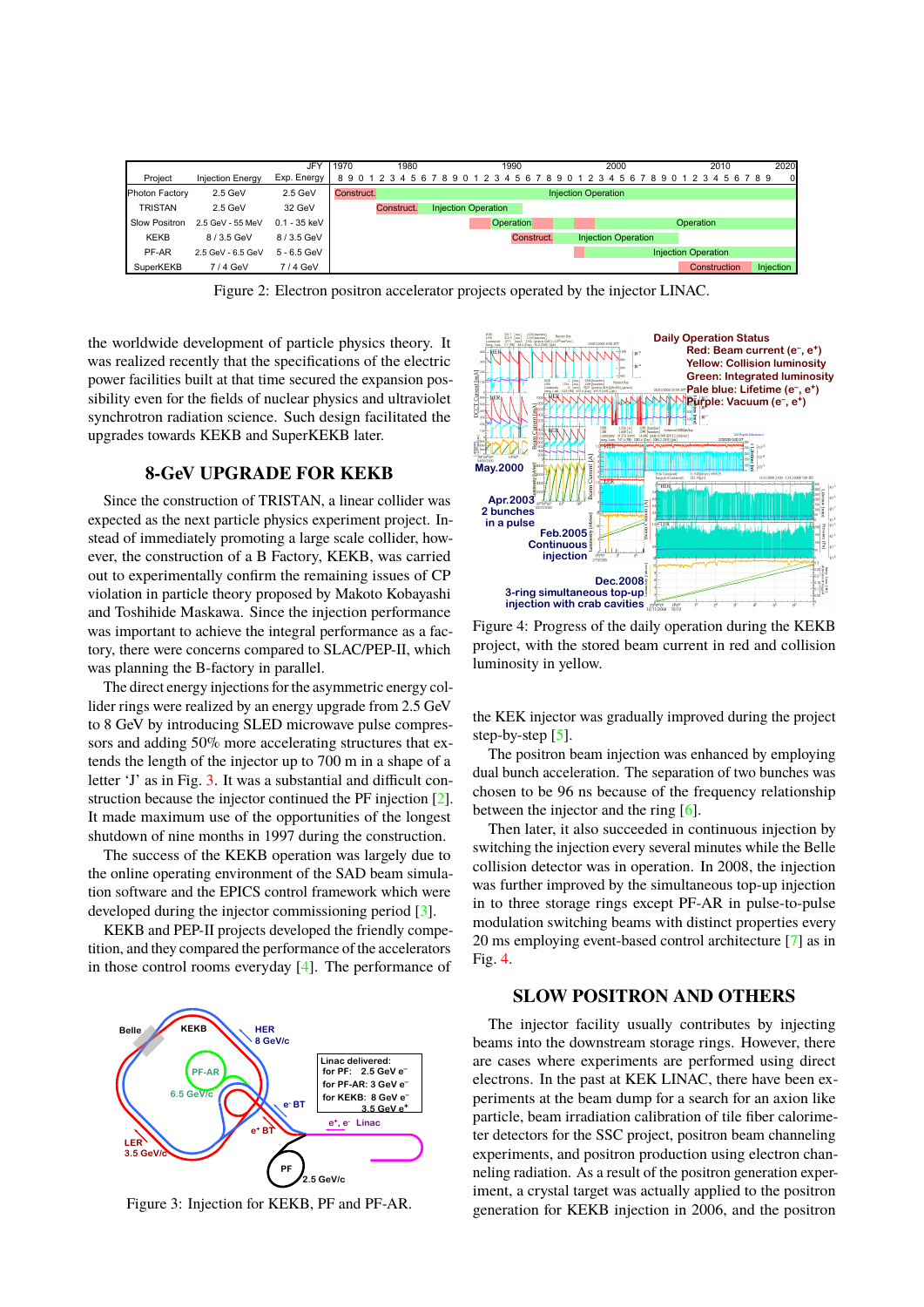generation efficiency was successfully improved by about  $25\%$  [\[8\]](#page-3-4).

Another ongoing project is the research experiments for material science and particle physics by slow positrons. Between injections to the TRISTAN project slow positrons were generated at the end of LINAC. While the experimental setup had to be moved twice due to the change in the beam operation of the main LINAC, now a dedicated 50 MeV linac is used for slow positron experiments sharing the same resources as the main LINAC [\[9\]](#page-3-5). It is valuable to produce scientific results within the LINAC building.

# **SUPERKEKB AND SIMULTANEOUS TOP-UP INJECTION**

After the KEKB project was completed in 2010 the injector, whose girders were built with the concept of a flexible structure, suffered a serious damage due to the Great East Japan Earthquake in 2011. While light source injections were recovered in 3 months, it took three years to start the beam test for SuperKEKB as the alignment was severely deteriorated. Actually, the alignment requirement became much tight in order to suppress the wakefield effect in the accelerating structure. While the light source injections were maintained even during the upgrade towards SuperKEKB, the longest construction period of five months was secured in 2017.

The energy enhancement was the main subject for the previous KEKB injection upgrade, on the other hand the SuperKEKB project required quality improvements of the injection beam for the electron positron collision with the novel nano-beam scheme [\[10\]](#page-3-6) as in Fig. [5.](#page-2-0) A beam emittance of about 20 mm.mrad was required with a charge of 4 nC per bunch. The positron capture section was reconstructed [\[11\]](#page-3-7) in order to increase the positron charge employing a flux concentrator pulsed solenoid, large aperture S-band structures (LASs), long DC solenoid magnets and a hundred of quadrupole focusing magnets. A damping ring was newly constructed to damp the positron emittance. For the electron beam, a new high-current and low-emittance RF gun was developed with an iridium-cerium photocathode and a quasi-travelling-wave side-coupled cavity (QTWSC) [\[12\]](#page-3-8).

<span id="page-2-0"></span>

Figure 5: Injection for SuperKEKB as well as PF and PF-AR.

More than hundred pulsed focusing and corrector magnets were newly installed [\[13\]](#page-3-9). Pulsed low-level RF controls were also developed. Based on those equipment upgrades [\[14\]](#page-3-10), the simultaneous top-up injections for four storage rings of SuperKEKB HER, LER, PF ring and PF-AR were realized in 2019, which contributed to the considerable improvement of experimental efficiency [\[15\]](#page-3-11).

The continuous operation of the electron-positron injector has supported the history of advanced research at KEK by providing beams for various projects as shown in Fig. [2.](#page-1-1)

At 8:50 a.m. on May 7, 2020, 200,000 hours of operation was accomplished as shown in Fig. [6,](#page-2-4) since the PF injection operation started in 1982. Authors are very proud to have reached the milestone of 200,000 hours of operation by inheriting the operation results accumulated by our predecessors. Although no special event was held due to the effects of COVID-19, a toast was made with morning coffee via video conference. In the statistics, the partial failure rate indicates that a certain device has failed but the beam injection operation was still possible due to redundancy, and the injection stop rate indicates that the failure was so serious that the beam injection was impossible. At the beginning of each program, the failure rate increases before understanding the equipment characteristics, but it tends to stabilize as countermeasures are taken.

<span id="page-2-4"></span>

Figure 6: Yearly operation hours of the injector LINAC.

## **CONCLUSION**

The KEK electron-positron injector LINAC has been able to achieve 200,000 hours of operation while supporting experiments in multiple fields of photon science and particle physics.

#### **REFERENCES**

- <span id="page-2-1"></span>[1] [J. Tanaka, "Construction of the photon factory 2.5 GeV injec](https://doi.org/10.1016/0029-554X(80)90537-6)tor electron linac", *[Nucl. Instrum. Methods](https://doi.org/10.1016/0029-554X(80)90537-6)*, vol. 177, pp. 101- 105, 1980. [doi:10.1016/0029-554X\(80\)90537-6](https://doi.org/10.1016/0029-554X(80)90537-6)
- <span id="page-2-2"></span>[2] I. Abe *et al.*[, "The KEKB Injector Linac",](https://doi.org/10.1016/S0168-9002(02)01787-4) *Nucl. Instrum. Methods A*[, vol. 499, pp. 167–190, 2003.](https://doi.org/10.1016/S0168-9002(02)01787-4) [doi:10.1016/](doi:10.1016/S0168-9002(02)01787-4) [S0168-9002\(02\)01787-4](https://doi.org/10.1016/S0168-9002(02)01787-4) M. Akemoto *et al.*[, "The KEKB injector linac",](https://doi.org/10.1093/ptep/ptt011) *Prog. Theor. Exp. Phys*[, vol. 2013, p. 03A002, 2013.](https://doi.org/10.1093/ptep/ptt011) [doi:10.1093/](doi:10.1093/ptep/ptt011) [ptep/ptt011](https://doi.org/10.1093/ptep/ptt011)
- <span id="page-2-3"></span>[3] J.W. Flanagan *et al.*[., "A Simple Real-Time Beam Tuning Pro](https://www.slac.stanford.edu/xorg/icap98/papers/F-Tu09.pdf)[gram for the KEKB Injector Linac", in](https://www.slac.stanford.edu/xorg/icap98/papers/F-Tu09.pdf) *Proc. ICAP1998*, Mon-